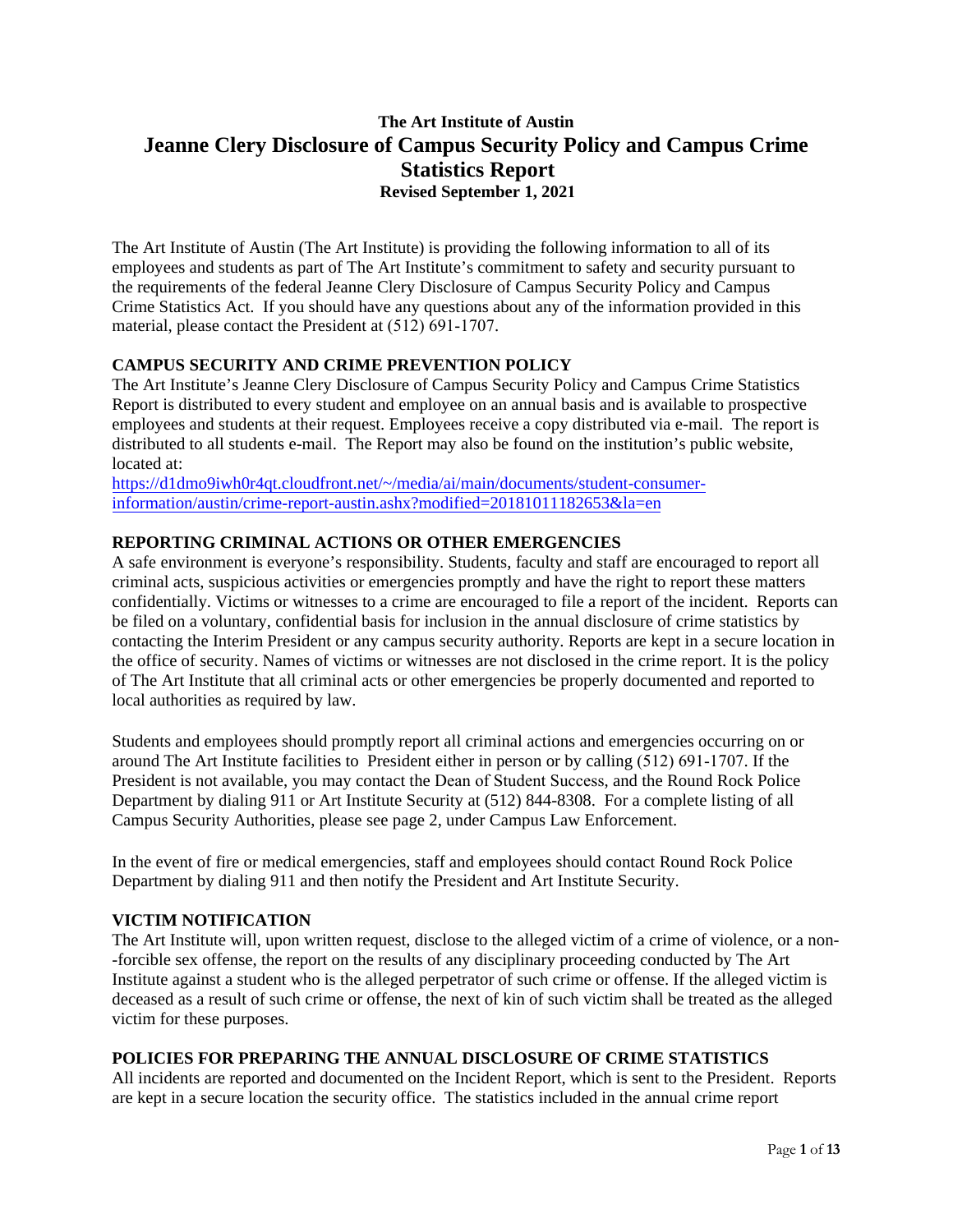are prepared by compiling campus crime statistics and data from campus security authorities, local police departments, and other relevant information by President.

#### **SECURITY AND ACCESS TO CAMPUS FACILITIES**

It is the policy of The Art Institute that access to all campus facilities, be limited to authorized personnel, students, and invited visitors. Visitors are at all times subject to college policies and conduct codes. Students and employees are responsible for the conduct of their guests at all times. Students, staff, and faculty are required to show a valid Art Institute identification card to gain access to campus facilities or services and may be subject to search.

#### **ACCESS TO THE ACADEMIC BUILDINGS**

Security Desks are located at the first floor entrance. After hours, the building is protected with electronically locked security doors and devices including cameras and proper procedures are followed to ensure limited access to secured areas. Exterior lighting is provided around the building and parking areas, and shrubs and hedges are kept low for safety reasons. Suspicious persons may be questioned or asked to leave by security personnel.

#### **CAMPUS LAW ENFORCEMENT**

Persons employed as security personnel on the main campus 1204 Chestnut Street, Bastrop, TX are instructed in security, security problems, specific college rules and regulations, and the proper procedures of how to enforce them. These procedures and rules and regulations are reviewed periodically to ensure that security needs are being met. Security personnel on campus report directly to the Facilities Manager.

Unarmed security personnel at the college are there at the direction of the college, and are to assist students, faculty and staff of The Art Institute. Someone is on duty during the hours of Monday-Thursday 7am-11pm, Friday 7am-6pm and Saturday 8am-5pm. They are responsible for ensuring that persons entering the building are employees, students, and their families or invited guests. They are authorized to request identification from those individuals, who are unfamiliar to them, and identification is required of all individuals arriving or leaving after the building is secured. They have the authority to evict unauthorized persons from the premises. Students are advised to carry their Art Institute Photo ID card at all times and to present them upon request. Security personnel may not make arrests, but are instructed to promptly contact the Bastrop Police Department and the President if any illegal activity occurs.

Campus Security Authorities at The Art Institute include police officers who can make arrests, security officers and any official of the institution who has significant responsibility for student and campus activities, including student discipline, student judicial affairs and student life. The President or his designee may identify other officials as it is deemed necessary. The Art Institute Campus Security Authorities are:

| Title                   | Phone              |
|-------------------------|--------------------|
| President               | $(512) 691 - 1707$ |
| Dean of Student Success | $(512)$ 844-8308   |
| Registrar               | $(512)$ 691-1736   |

All members of the campus community are encouraged to report crimes or criminal activity to any campus security authority listed above. This list of Campus Security Authorities is subject to modification, and is not intended to be all inclusive due to changes in responsibilities within the institution.

In accordance with the Clery Act regulations, Campus "Pastoral Counselors" and Campus "Professional Counselors", when acting as such, are not considered to be a campus security authority and are not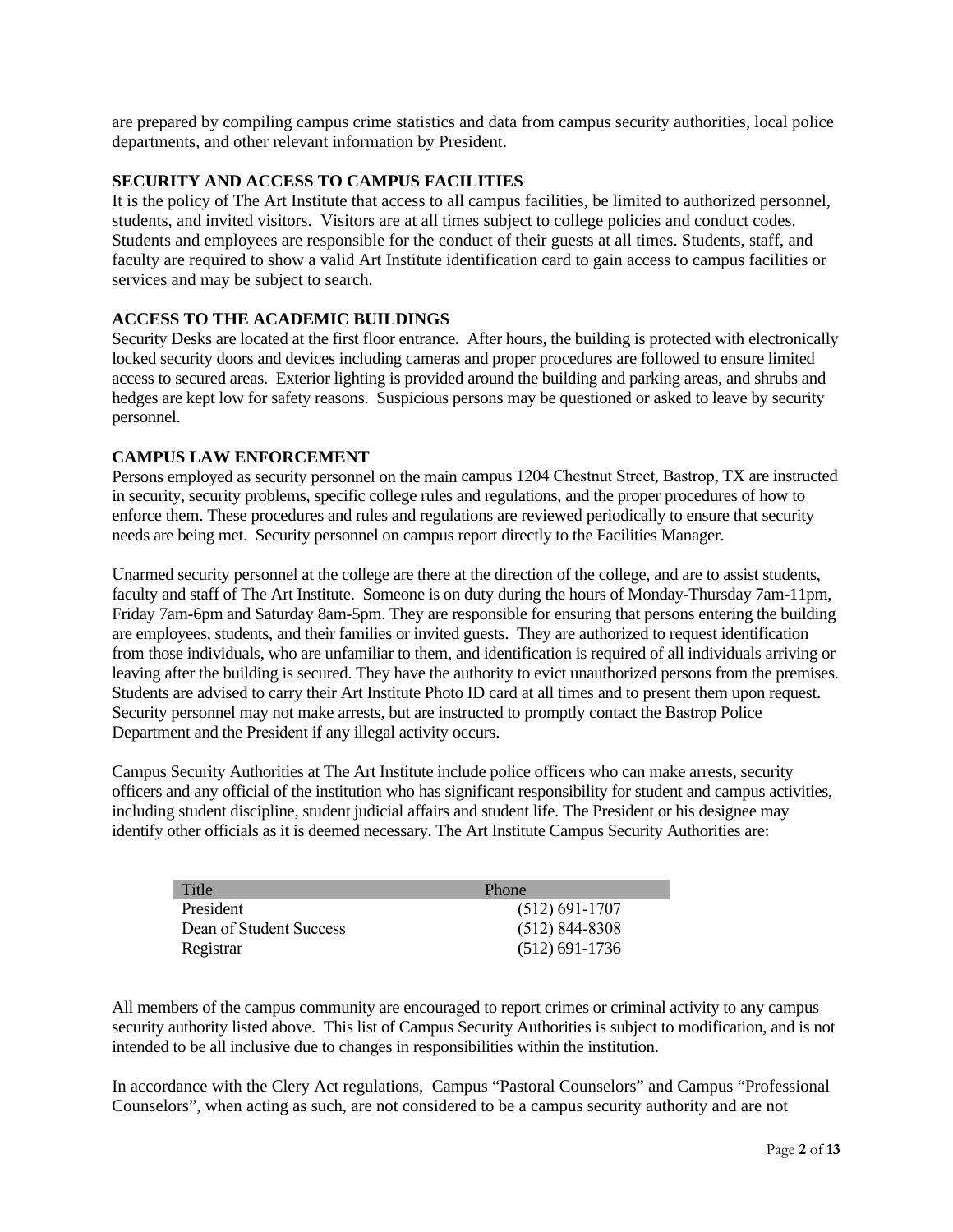required to report crimes for inclusion into the annual disclosure of crime statistics. The institution does not employee any "Pastoral" or "Professional Counselors".

If a student is a victim of a crime and does not want to pursue action with The Art Institute's system or the criminal justice system, the student still may want to consider making a confidential report. With the student's permission, the President can file a report on the details of the incident without revealing the student's identity. The purpose of the confidential report is to comply with the student's wish to keep the matter confidential, while taking steps to ensure the safety of the student and that of others. Reports filed in this manner are counted and disclosed in the annual crime statistics for The Art Institute. Reports are kept in a secure location in the office of security office.

For additional information on Student Support Services, please contact the Dean of Student Success.

The Art Institute maintains a Daily Crime Log of all criminal incidents reported to the institution. The *Daily Crime Log* includes the date and time the incident occurred, the nature of the offense, the location of the offense, the offense allegedly committed and the disposition of the complaint if known. The Daily Crime Log is available for public inspection in the Student Life Department during normal business hours.

#### **RELATIONSHIPS WITH LOCAL AND STATE POLICE**

The Art Institute is located in Austin, TX. The Art Institute maintains close working relationships with the Bastrop Police Department with periodic contact initiated by Art Institute designated campus security authorities to ensure that The Art Institute is aware of criminal offenses and arrests occurring on or near the campus so that they can be properly reported, and if necessary, provided for timely warning reports on crimes that represent a continuing threat. The institution does not have any agreements or memoranda of understanding with law enforcement. The data received from the Bastrop Police Department is maintained in the security office.

#### **TIMELY WARNINGS**

Timely warnings are provided to give students, faculty, and staff notification of crimes that have occurred on the institution's geographic area and have been reported to campus security authorities or to local police agencies and are considered by the institution to represent a serious or continuing threat to students and employees. Timely warnings are not limited to violent crimes or crimes against person, but may be threats to persons or to property. For example, there may be a rash of burglaries or motor vehicle thefts that merit a warning because they represent a continuing threat to the campus community.

The decision to issue a timely warning is based on the nature of the crime, the continuing danger to the campus community, and the possible risk of compromising law enforcement efforts. The timely warning should allow the members of the campus community protect themselves. Timely warning reports are provided to the campus community in a variety of ways so that the warning will be able to reach the entire campus community. The timely warning includes information about the crime that triggered the timely warning and all information that will promote safety and that would aid in the prevention of similar crimes. Once The Art Institute determines the content of the warning, timely warning reports are provided through a variety of mechanisms, including the emergency notification tool 'My Campus Alert', the student portal site, the school website, email, posters, letters and flyers and digital signage.

Information regarding registration for the My Campus Alert System is available under the section of the Clery Report titled "Emergency Notification" and in the Student Affairs office. Every student can update their My Campus Alert System contact preference via the student portal homepage. Students can do this via the button entitled 'Update Profile / My Campus Alert'.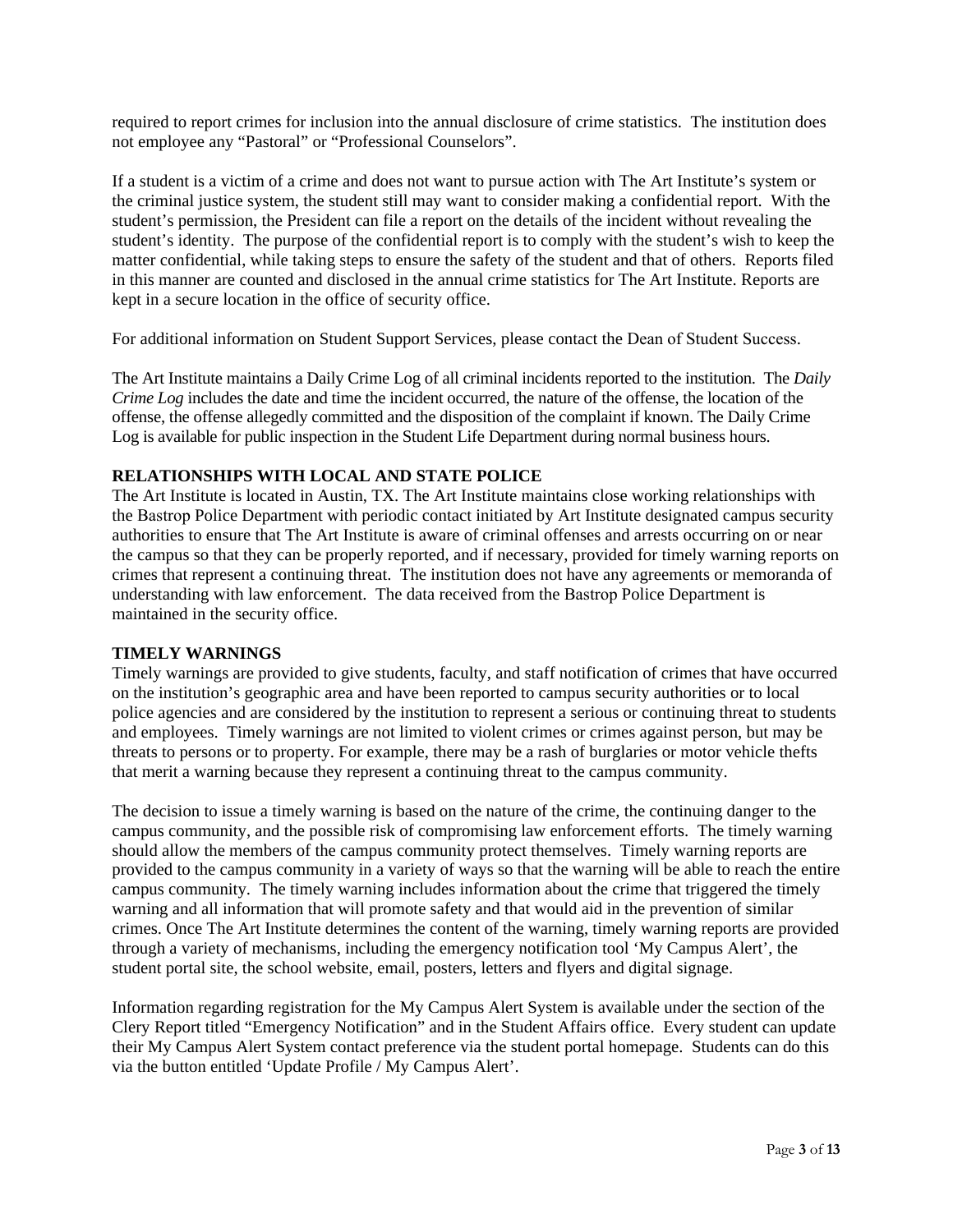## **PROGRAMS TO INFORM STUDENTS ABOUT CAMPUS SECURITY**

All new Art Institute employees and students are instructed on crime awareness, prevention and campus security during orientation, and are encouraged to take responsibility for their own security, as well as the security of their fellow classmates. During the New Student Orientation process new students receive information on campus security policies and procedures, suggestions on how to avoid becoming a crime victim, evacuation plans at the main campus and procedures for reporting any criminal activity or emergency. The program encourages students and employees to be responsible for their own security and the security of others.

In addition The Art Institute engages in e-mail campaigns to provide educational information on health, safety and security. These campaigns include topics regarding prevention and awareness of rape, suicide, substance abuse and other relevant issues.

Art Institute President, as well as the Dean of Student Success, encourage victims or witnesses to report crimes on a voluntary, confidential basis for inclusion in the annual disclosure of crime statistics. However, the names of victims or witnesses who provide information on criminal offenses are not disclosed in the annual disclosure of crime statistics and are maintained by The Art Institute in a secure location in the security office.

## **PROGRAMS TO INFORM STUDENTS AND EMPLOYEES ABOUT THE PREVENTION OF CRIMES**

The Art Institute also provides e-mail campaigns designed to heighten awareness of crime and its prevention. Topics included in these informational programs are personal safety, living in a city, crime prevention, basic safety, and neighborhood watch programs.

Students are requested to review The Art Institute's *Student Handbook* where sections discussing Crime Awareness and Campus Security and Student Conduct Policy can be found. Employees are requested to review The Art Institute's *Employee Handbook* where information regarding Standards of Conduct and Safety can be found.

### **OFF-CAMPUS STUDENT ORGANIZATIONS**

At the present time, The Art Institute does not have any off-campus student organizations.

### **DRUG AND ALCOHOL POLICIES**

In keeping with section 120(a) through (d) of The Higher Education Act of 1965, as amended, including the Drug-Free Schools and Communities Amendments of 1989 (Public Law 101-226), a "Drug Free Schools and Campuses" publication, the Drug Prevention Policy, is provided to all Art Institute students and employees annually.

Pursuant to federal and state drug laws, employees and students are prohibited from the unlawful manufacture, distribution, possession, sale or use of illicit/illegal drugs. The Art Institute also enforces state laws regarding underage drinking. This prohibition applies while on the property of The Art Institute or when participating in any institutional activity. Students or employees who violate this policy will be subject to disciplinary action up to, and including, expulsion from The Art Institute or termination of employment.

For more information please refer to the Drug and Alcohol Prevention Program and the Drug-Free Workplace and Campus Program.

https://d1dmo9iwh0r4qt.cloudfront.net/~/media/ai/main/documents/student-consumer-information/austin/drugalcohol-policy-austin.pdf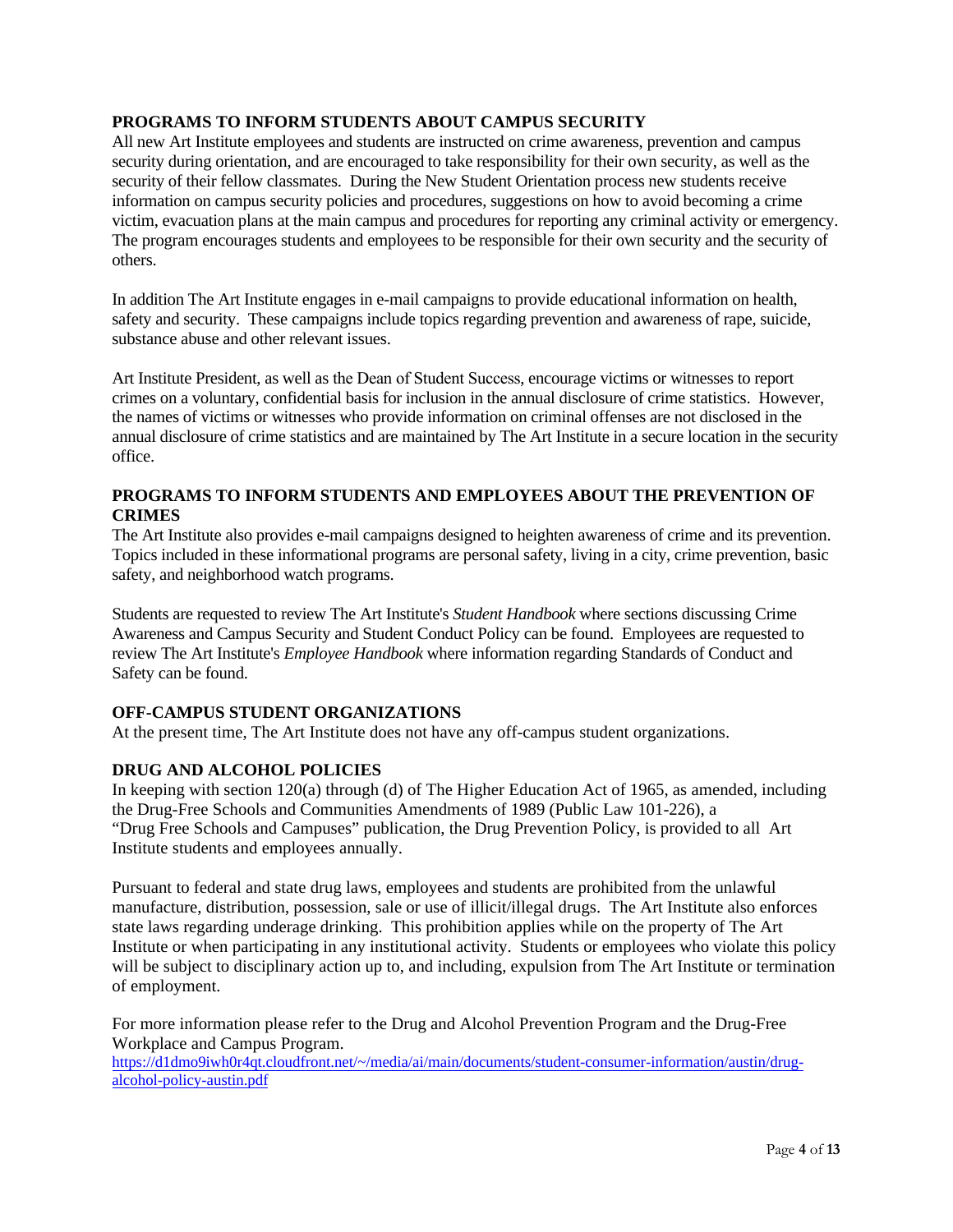### **WEAPONS POLICY**

Possession or use of firearms, fireworks, ammunition, or other dangerous weapons or materials is prohibited on Art Institute owned or controlled property, at college-sponsored activities.

#### **PROGRAMS AND PROCEDURES REGARDING SEXUAL VIOLENCE**

Dating Violence, Domestic Violence, Sexual Assault and Stalking are prohibited by the institution and are incompatible with the institution's goal of providing a healthy educational environment for students, faculty, staff and guests. Sexual offenses involve the physical contact of a sexual nature which is against one's will or without one's consent. Consent requires a voluntary, positive agreement between the participants to engage in specific sexual activity. Sexual activity that is nonconsensual would include, but is not limited to:

- nonconsensual sexual intercourse or penetration (vaginal, oral, or anal) by any means;
- nonconsensual sexual contact (any touching of intimate body parts with any body part or object without consent);
- sexual contact with a person while knowing or having reason to know that the person is incapacitated by any means including alcohol or other drugs.

Sexual violence can be perpetrated by a stranger or acquaintance. Both men and women can be victims or perpetrators.

- Domestic Violence (i) A felony or misdemeanor crime of violence committed— (A) By a current or former spouse or intimate partner of the victim; (B) By a person with whom the victim shares a child in common; (C) By a person who is cohabitating with, or has cohabitated with, the victim as a spouse or intimate partner; (D) By a person similarly situated to a spouse of the victim under the domestic or family violence laws of the jurisdiction in which the crime of violence occurred, or (E) By any other person against an adult or youth victim who is protected from that person's acts under the domestic or family violence laws of the jurisdiction in which the crime of violence occurred.
- Dating Violence-Violence committed by a person who is or has been in a social relationship of a romantic or intimate nature with the victim. (i) The existence of such a relationship shall be determined based on the reporting party's statement and with consideration of the length of the relationship, the type of relationship, and the frequency of interaction between the persons involved in the relationship. (ii) For the purposes of this definition— (A) Dating violence includes, but is not limited to, sexual or physical abuse or the threat of such abuse. (B) Dating violence does not include acts covered under the definition of domestic violence.
- Sexual Assault An offense that meets the definition of rape, fondling, incest, or statutory rape. Any sexual act directed against another person, without the consent of the victim, including instances where the victim is incapable of giving consent. A. Fondling—The touching of the private body parts of another person for the purpose of sexual gratification, without the consent of the victim, including instances where the victim is incapable of giving consent because of his/her age or because of his/her temporary or permanent mental incapacity. B. Incest—Sexual intercourse between persons who are related to each other within the degrees wherein marriage is prohibited by law. C. Statutory Rape—Sexual intercourse with a person who is under the statutory age of consent.
- Stalking (i) Engaging in a course of conduct directed at a specific person that would cause a reasonable person to— (A) Fear for the person's safety or the safety of others; or (B) Suffer substantial emotional distress. (ii) For the purposes of this definition— (A) Course of conduct means two or more acts, including, but not limited to, acts in which the stalker directly, indirectly, or through third parties, by any action, method, device, or means, follows, monitors, observes, surveils, threatens, or communicates to or about a person, or interferes with a person's property. (B) Reasonable person means a reasonable person under similar circumstances and with similar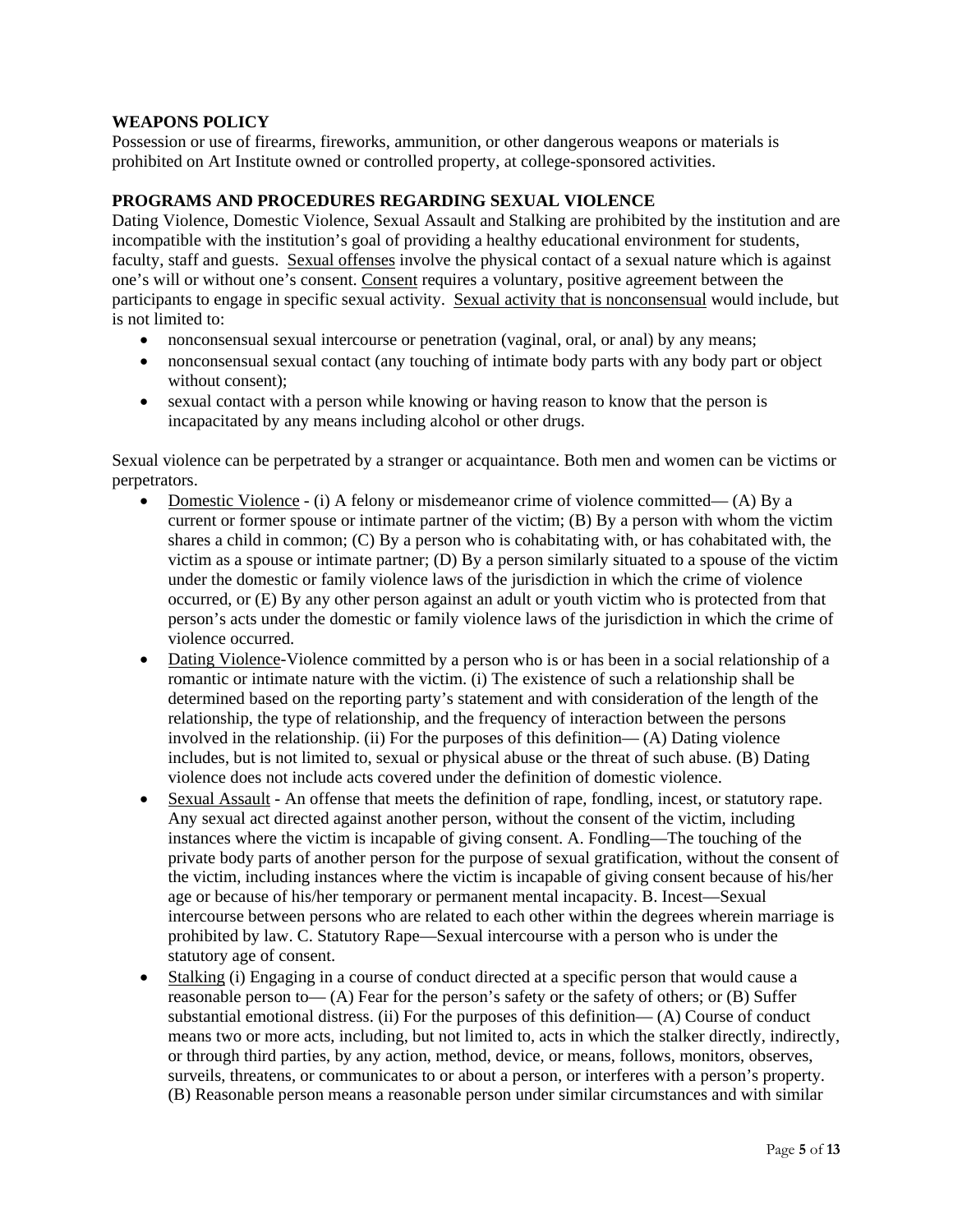identities to the victim. (C) Substantial emotional distress means significant mental suffering or anguish that may, but does not necessarily, require medical or other professional treatment or counseling.

Educational programs promoting the prevention and awareness of rape, acquaintance rape, domestic violence, dating violence, stalking and other sex offenses are provided to all incoming and current students and new and current employees annually via an interactive, online learning module. The training:

- Identifies domestic violence, dating violence, sexual assault and stalking as prohibited conduct;
- Defines what behavior constitutes domestic violence, dating violence, sexual assault, and stalking;
- Defines what behavior and actions constitute consent to sexual activity in Texas;
- Provides safe and positive options for bystander intervention that may be carried out by an individual to prevent harm or intervene when there is a risk of domestic violence, dating violence, sexual assault, or stalking against a person other than the bystander. For instance, in a situation involving sexual assault, dating violence, or stalking, a bystander should minimize risk and:
	- o Approach everyone as a friend;
	- o Not be antagonistic;
	- o Avoid violence;
	- o Be honest and direct whenever possible;
	- o Recruit help, if possible;
	- o Keep safe; and
	- o If things get out of hand, contact the police.
- Provides information on risk reduction so that students and employees may recognize warning signs of abusive behavior and how to minimize the risk of potential attacks. Domestic and dating abuse often escalates from threats and verbal abuse to violence. And, while physical injury may be the most obvious danger, the emotional and psychological consequences of domestic and dating violence are also severe.
	- o Warning signs of dating and domestic violence include:
		- o Being afraid of your partner;
		- o Constantly watching what you say to avoid a "blow up;"
		- o Feelings of low self-worth and helplessness about your relationship;
		- o Feeling isolated from family or friends because of your relationship;
		- o Hiding bruises or other injuries from family or friends;
		- o Being monitored by your partner at home, work or school; and
		- o Being forced to do things you don't want to do.
	- o If you are being abused or suspect that someone you know is being abused, speak up or intervene.
		- o Get help by contacting the Dean of Academic Affairs or other Art Institute **Officials**
		- o Learn how to look for "red flags" in relationships so you can learn to avoid some of those characteristics in future partners
		- o Consider making a report with local police or campus security
		- o Consider getting a protection from abuse order or no contact order from a local judge or magisterial justice; and
		- o Trust your instincts—if something doesn't feel right in a relationship, speak up or end it.

The online learning module is available to students at any time. To access the training, log on to the student portal and click on the link below:

https://d1dmo9iwh0r4qt.cloudfront.net/~/media/ai/main/documents/student-consumer-information/\_shared/ai-save-traininghandbook.ashx?modified=20181016171337&la=en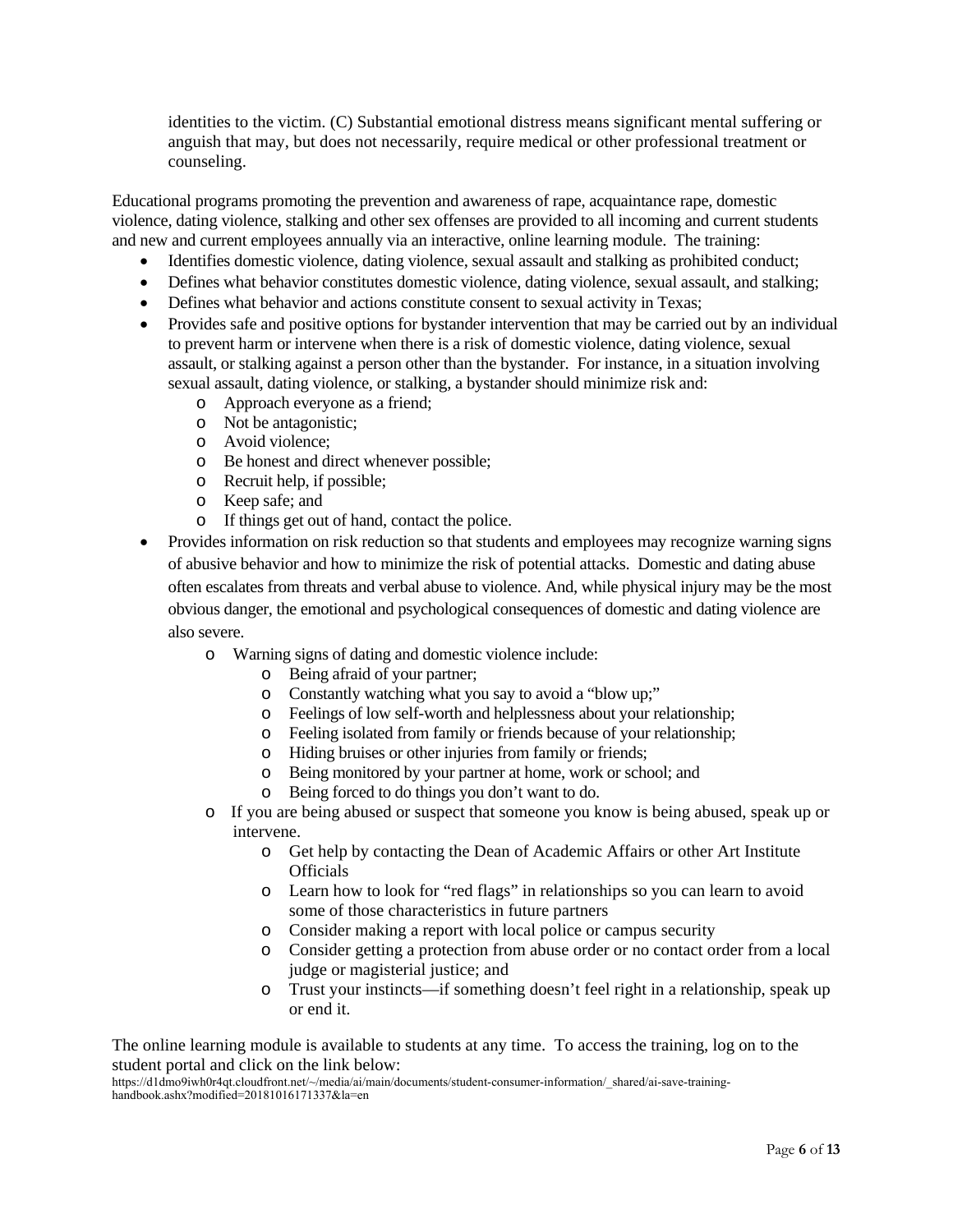Employees may access the training via the Learning Management System (LMS).

Brochures on sexual assault issues are available in the Student Success office should a student or employee report to the institution that he or she has been a victim of domestic violence, dating violence, sexual assault, or stalking . It is the student(s) option to notify the appropriate law enforcement authorities, including oncampus security authorities and local police. At the student's request, the President or other Art Institute officials will assist in notifying the proper authorities. Victims of sexual assault or rape should follow these recommended steps:

- Go to a safe place following the attack.
- Do not shower, bathe, or destroy any of the clothing you were wearing at the time of the attack. It is important that evidence be preserved for proof of a criminal offense or assistance in obtaining a protection order.
- Go to a hospital emergency room for medical care.
- A medical examination is the only way to ensure you are not injured and it could provide valuable evidence should you decide to prosecute. Even if you do not opt for forensic evidence collection, health care providers can still treat injuries and take steps to address concerns of pregnancy and/or sexually transmitted disease.
- Call someone to be with you; you should not be alone.
- You are also encouraged to preserve evidence by saving text messages, instant messages, social networking pages, other communications, and keeping pictures, logs or other copies of documents, if they have any, that would be useful to hearing boards/ investigators or police.

It is also recommended that victims call the Rape Crisis Hotline at (512) 472- HELP (4357). It is open 24 hours a day and their counselors can help answer medical and emotional questions at any hour and in complete confidence. Reporting the rape to the police is up to the victim, but it is important to remember that reporting a rape is not the same as prosecuting a rape. Victims are strongly encouraged to call the police and report the rape. If the victim requests, The Art Institute staff will assist the victim in notifying law enforcement authorities. If the victim needs additional counseling services beyond those identified below, The Art Institute staff will assist in identifying off-campus counseling or mental health services.

If the victim does not want to pursue action with The Art Institute's system or the criminal justice system, the student still may want to consider making a confidential report. With the student's permission, the President, can file a report on the details of the incident without revealing the student's identity. The purpose of the confidential report is to comply with the student's wish to keep the matter confidential, while taking steps to ensure the safety of the student and that of others.

Any member of the college community may file a complaint against any student, staff or faculty member.

- The complaint shall be prepared in writing or in an incident report and directed to the Title IX Coordinator or his/her delegate.
- The written complaint or incident report should include the nature of the offense, date, approximate time and location of incident. The name of the victim, offender and any witness/s may be included.

After any campus sexual assaults are reported, the victims of such crimes have the right to request that The Art Institute personnel take steps or actions reasonably feasible to prevent any unnecessary or unwanted contact or proximity with alleged assailants. These measures may include:

- Providing an escort to ensure the alleged victim can move safely between classes and activities.
- Ensuring that the alleged victim and the alleged perpetrator do not attend the same classes.
- Providing referral to counseling services or providers.
- Providing academic support services, such as tutoring.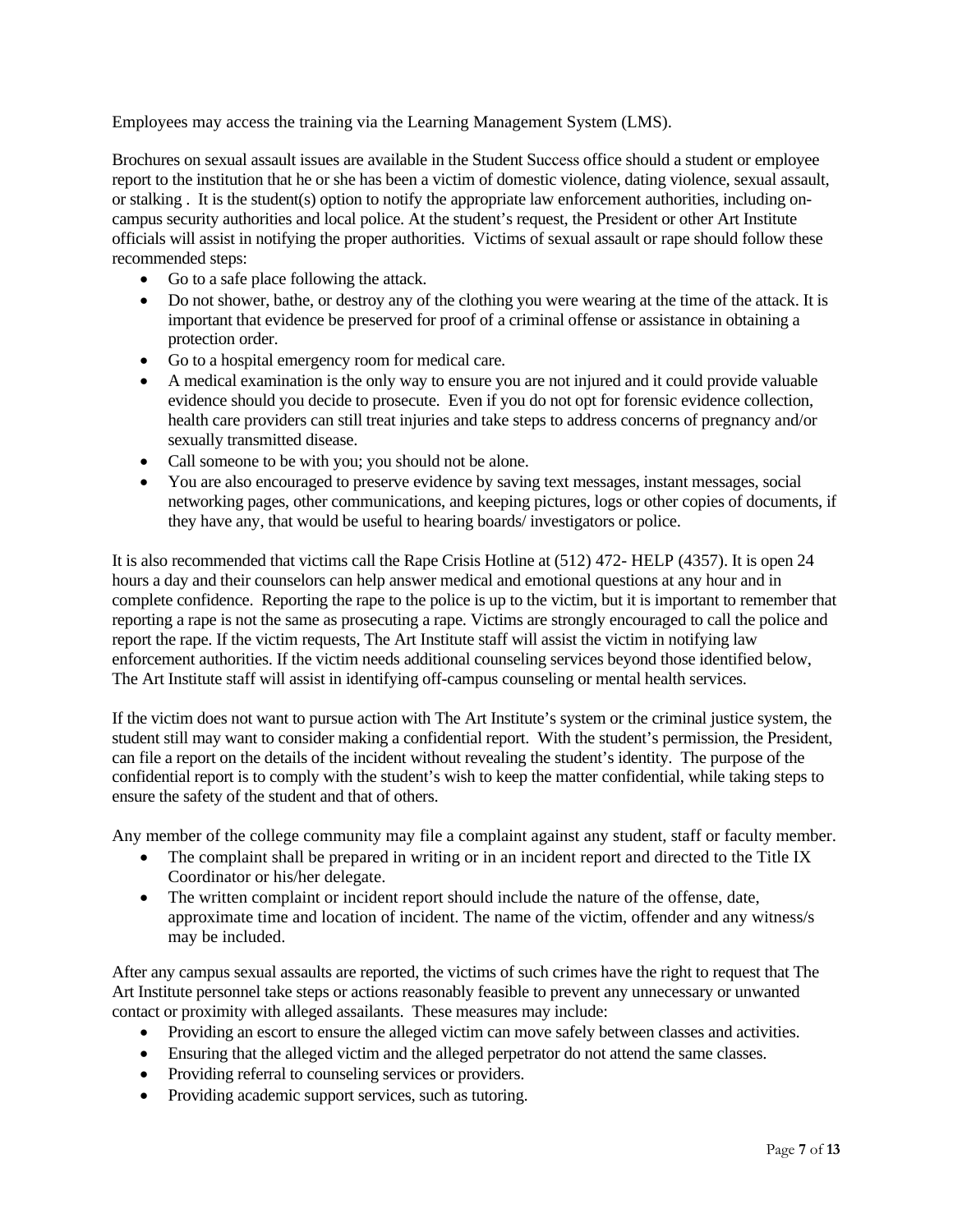Arranging for the victim to re-take a course or withdraw from a class without penalty.

In addition, The Art Institute will take the necessary measures, within reason, to comply with any protection orders, or no-contact orders, restraining orders, or similar lawful orders issued by a criminal, civil or tribal court which The Art Institute becomes aware.

Victims will receive written notification about options for, and available assistance, in changing academic, transportation, and working situations, if so requested by the victim.

Rape crisis centers or mental health agencies available to assist a victim of sexual offenses include: Texas Association Against Sexual Assault, (512) 474-7190; Hope Alliance Round Rock, (800) 460-7233 or SAFE, (512) 267-7233. Written notification to students and employees about their rights and options regarding existing counseling, health, mental health, victim advocacy, legal assistance, visa and immigration assistance, student financial aid and other services available for victims both on-campus and in the community will be provided.

### **PROCEDURES TAKEN BY THE ART INSTITUTE ONCE SEXUAL ASSAULT, DATING VIOLENCE, DOMESTIC VIOLENCE, OR STALKING HAS BEEN REPORTED; DISCIPLINARY ACTION AND SANCTIONS**

Upon learning of possible sexual violence involving a student, regardless of whether the victim chooses to report the incident to law enforcement, The Art Institute will take immediate action to investigate or otherwise determine what happened. Such action may include, but is not limited to, speaking with the alleged victim, hereby referred to as the "Complainant", the alleged perpetrator, hereby referred to as the "Respondent", and other potential witness as appropriate and reviewing other evidence if available.

Pending a final determination, the Title IX Coordinator or designee will take appropriate interim measures. These measures may include, but are not limited to, the imposition of a no-contact order and/or employment, transportation, academic modifications. The Title IX Coordinator or designee may limit a student or organization's access to certain Art Institute facilities or activities pending resolution of the matter. The Title IX Coordinator may impose an Interim Suspension on the Respondent pending the resolution of an alleged violation when the Title IX Coordinator determines, at their sole discretion, that it is necessary in order to protect the safety and well-being of members of The Art Institute community.

On-campus disciplinary procedures against students will be in accordance The Art Institute's published Sexual Misconduct & Relationship Violence Policy & Procedures for Resolving Complaints Affecting Students, which are prompt, fair, and impartial from the initial investigation to the final result. The Title IX Coordinator will receive annual training related to domestic violence, dating violence, sexual assault, and stalking as well as how to conduct an investigation and hearing process that protects the safety of victims and promotes accountability.

The Respondent will receive written notice of the report and the nature of the alleged misconduct. He/She will be advised in writing of the investigation process and opportunity to provide any relevant evidence.

The investigation will generally be conducted by the Dean of Student Success for the campus (or any other individual appointed by the Title IX Coordinator) if the Respondent is a student. If the Respondent is a faculty or staff member, Employee Relations will also participate in the investigation. The investigator will separately interview Complainant and Respondent. Both parties will be able to provide evidence and suggest other witnesses to be interviewed. The investigator will interview other relevant witnesses and review any other available relevant evidence. Both the Complainant and Respondent can have another individual present during their own respective interviews. If the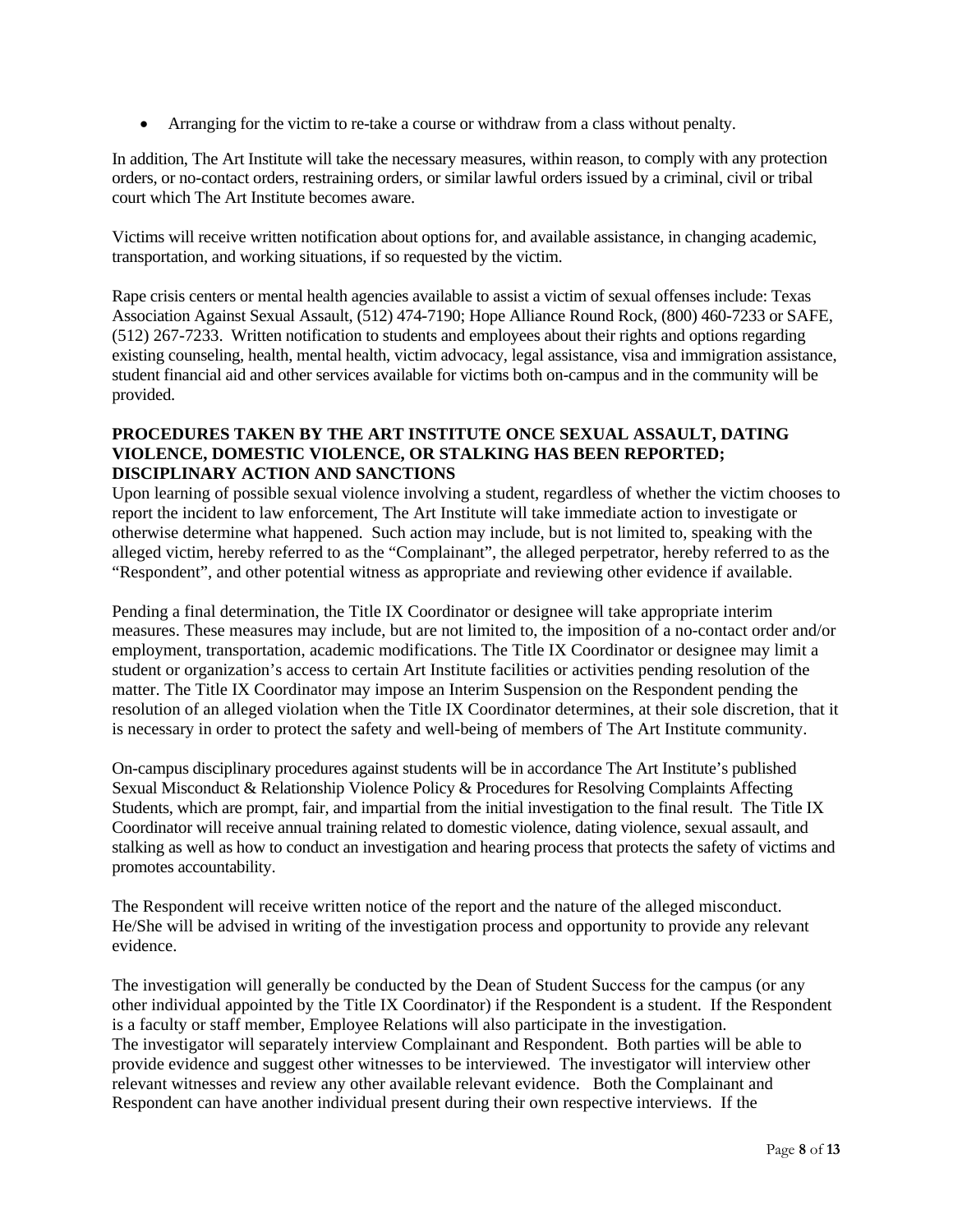Complainant or Respondent elects, they may have an attorney present during their own interview, but said attorney may not advocate during the interview.

The investigator will present all evidence to the Title IX Coordinator (or his/her designated Deputy Title IX Coordinator). In all cases, the Title IX Coordinator or the designated Deputy Title IX Coordinator will be appropriately trained regarding handling and considering sexual misconduct and relationship violence cases.

The Title IX Coordinator will weigh the evidence presented and decide whether additional evidence is necessary for consideration. The Title IX Coordinator will determine whether it is more likely than not that a violation occurred. The standard of evidence that will be used is preponderance of the evidence. This is a burden of proof in which it is determined to be more likely than not, or at least 51% certain, that the violation has in fact occurred.

The institution reserves the right to convene a Determination Panel to review the evidence and make the determination in appropriate circumstances.

If the Respondent is an employee, the investigator will present all evidence to the Ethics Committee of the Art Institute. The Ethics Committee will be appropriately trained regarding handling and adjudicating sexual misconduct and relationship violence cases. The Ethics Committee will weigh the evidence presented and make a determination of whether a violation of the Sexual Misconduct & Relationship Violence Policy or any other policy has occurred.

If The Art Institute determines that sexual violence may have occurred, the institution will take steps proactively designed to promptly and effectively end the sexual violence or the threat of sexual violence, prevent its recurrence, and address its effects regardless of whether the alleged actions are subject to criminal investigation.

For this purpose, the outcome of a disciplinary proceeding means only The Art Institute's final determination with respect to the alleged sexual offense and any sanction that is imposed against the accused. Sanctions, which may be imposed following a final determination may include but are not limited to coaching, training, probation, suspension, or expulsion in the case of students or coaching, training, written warning, demotion, or termination in the case of employees.

Both the Complainant and Respondent will be notified simultaneously in writing of the outcome of the investigation and of the sanctions imposed, if any.

If the Complainant or Respondent is a student, he or she may appeal the outcome determination by written appeal to the Campus President within 15 days of notification of the outcome. An appeal may be made based only on one or more of the following reasons:

- New and significant evidence appeared that could not have been discovered by a properly diligent charged student or complainant before or during the original investigation and that could have changed the outcome.
- The Finding is Arbitrary and Capricious: Reading all evidence in the favor of the non-appealing party, the finding was not supported by reasonable grounds or adequate consideration of the circumstances. In deciding appeals, the Campus President is allowed to make all logical inferences in benefit of the non-appealing party.
- Disproportionate Sanctions: The sanctions were disproportionate to the findings.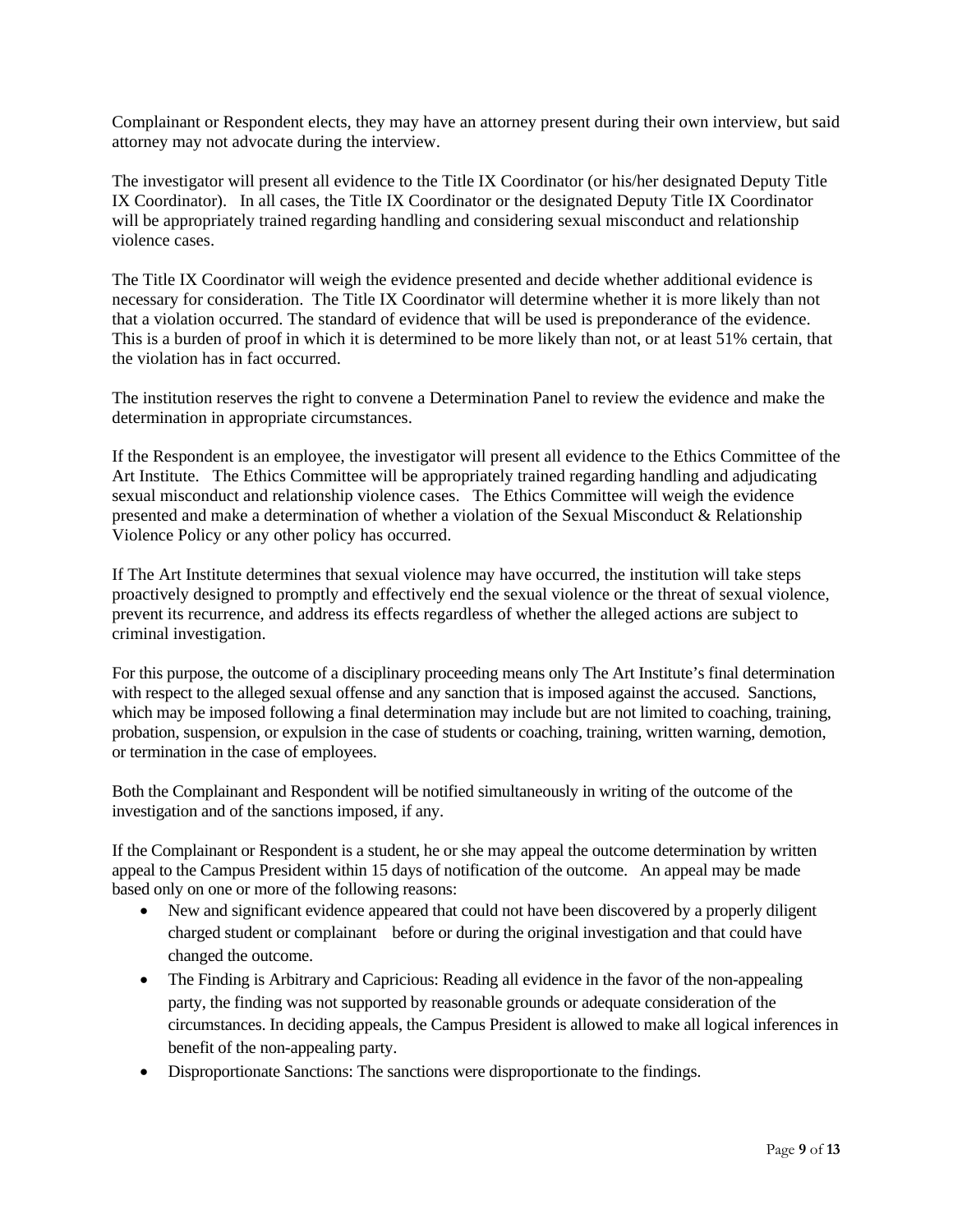The appeal shall consist of a written statement requesting review of the conduct decision or sanction and explaining in detail the basis for the appeal. The President, or designated representative, will notify the nonappealing party of the request for an appeal. Within five working days of receipt of the notice, the nonappealing party may submit a written statement to be included in the case file. The appeal may proceed without the non-appealing party's written statement if it is not submitted within the designated time limit. The President will endeavor to make a determination of the appeal within 15 days of receipt. The President's decision is final. [No appeal rights for employees who are Respondents]

The complete Sexual Misconduct & Relationship Violence Policy & Procedures for Resolving Complaints Affecting Students may be found in the student handbook.

https://d1dmo9iwh0r4qt.cloudfront.net/~/media/AI/Main/documents/academic-catalog/2020/Handbooks/ Austin-Handbook.pdf

### **INFORMATION REGARDING REGISTERED SEX OFFENDERS**

Information regarding registered sex offenders under section 170101 (j) of the Violent Crime Control and Law Enforcement Act of 1994 is available from the Round Rock Police Department. Information is also available online at: http://www.austintexas.gov/content/registered-sex-offenders-1 . On-campus computer labs with Internet access are available for you to view the above Web site on the first floor during the hours of Monday-Thursday 7am-11pm, Friday 7am-6pm and Saturday 8am-5pm.

#### **CRIME STATISTICS**

Statistics are provided for your information in compliance with the Jeanne Clery Disclosure of Campus Security Act and Campus Crime Statistics Act. The Art Institute prepares the crime statistic policies annually by gathering all reported data and preparing a report for its employees and students. Moreover, local/state police agencies are contacted by President to maintain a working relationship and formulate statistics for the annual crime statistics report. The chart includes statistics available to The Art Institute concerning the occurrences on The Art Institute's campus, noncampus building(s) or property (ies), and on public property, which were reported to the local police agencies or the institution.

#### **REPORTING AREA**

The Art Institute reports statistics from all property owned or controlled by the college. Information relative to areas adjacent or contiguous with Institute facilities has been provided by Bastrop Police Department.

For purposes of the Clery Act, The Art Institute campus is defined as: Main Academic Facilities: 1204 Chestnut Street, Bastrop, TX 78602

Public Property: Includes 921 Main Street in downtown Bastrop

#### **EMERGENCY NOTIFICATION**

At The Art Institute, the safety of our students, faculty, and staff is of primary importance and we all are committed to preventing situations that could cause harm to any member of our community. Sometimes emergencies do occur, however, and in the event of an emergency, it's critical to stay informed. That's why The Art Institute offers an electronic emergency notification system, called My Campus Alert.

#### **What is it?**

In an emergency, *The Art Institute My Campus Alert* System enables authorized college officials to inform members of The Art Institute community about emergency situations through mechanisms other than regular college email, telephones, or building alarms. However, in addition to *My Campus Alert*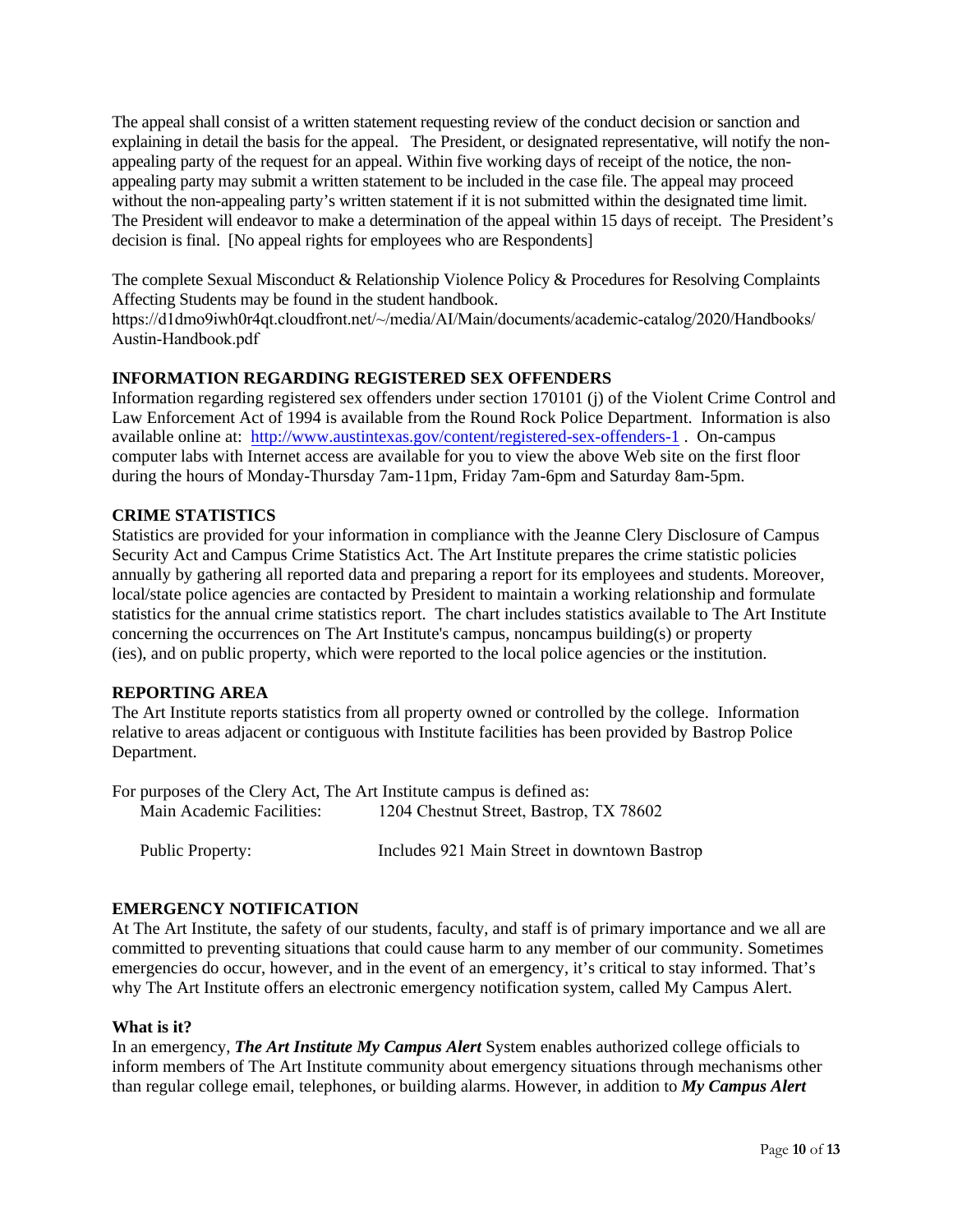*System*, additional methods of notifications used may include emails, phone trees, campus websites, and digital signs.

#### **How does it work?**

*My Campus Alert System* is a system that can transmit short notifications by email to any outside email address, by text message to a cell phone, or by voice message to an off-campus cell phone or telephone anywhere in the U.S., as well as to on-campus email addresses and telephones. The messages are initiated by a member of the college's crisis communication team only when required for safety purposes. Your personal information and the My Campus Alert system will never be used for any purpose other than emergency notification.

#### **How do I register?**

All students, faculty and staff are automatically registered via their school e-mail account. Every student can update their My Campus Alert System contact preference via the student portal homepage. Students can do this via the button entitled 'Update Profile / My Campus Alert'. While additional emergency contact information may be collected directly through human resources or by the registrar, entering your preferred contact information at *The Art Institute My Campus Alert System* is the only way to ensure that you will receive emergency notification promptly.

#### **Why is this important?**

The information in the emergency notification system will be used primarily to contact all members of the campus community in case of emergency, an evacuation due to a natural disaster, or some other urgent situation that requires rapid, wide-scale notification of The Art Institute community as determined by the college's senior administration.

#### **Questions?**

For further assistance about registering with *My Campus Alert System*, please contact President, at (512) 691-1707. If you need help accessing your Art Institute faculty or student email, contact the Service Bureau at (512) 691-1707.

### **EMERGENCY NOTIFICATION AND EVACUATION POLICY**

#### **Process used to confirm that there is a significant emergency or dangerous situation**:

In the event of a report of a dangerous or emergency situation to any staff member, the staff member will contact the Campus President or any other Executive Committee member (Registrar, Director of Financial Services and Dean of Admissions) to report the situation. The President or Executive Committee member will then review the situation, and if appropriate confer with local law enforcement or other first responders, to confirm the issue(s) involved and determine if activation of the Emergency Notification system is warranted.

#### **Process used to determine the appropriate segment(s) of the campus community to receive notification:**

In the event of a confirmed emergency situation, the Campus President or Executive Committee member will determine the appropriate segments of the campus population to receive notification and determine the content of the notification (i.e., how much information is appropriate to disseminate at different points in time), which will then be passed on to the staff members for immediate dissemination to the campus community via blast email and/or verbally to all students/staff present on campus providing the notification would not compromise the ability to contain the emergency or endanger additional students or staff members. If appropriate, Registrar will activate *My Campus Alert System*. The only reason that The Art Institute would not immediately notify the campus community is if doing so would compromise efforts to assist a victim, contain the emergency, respond to the emergency, or otherwise mitigate the emergency.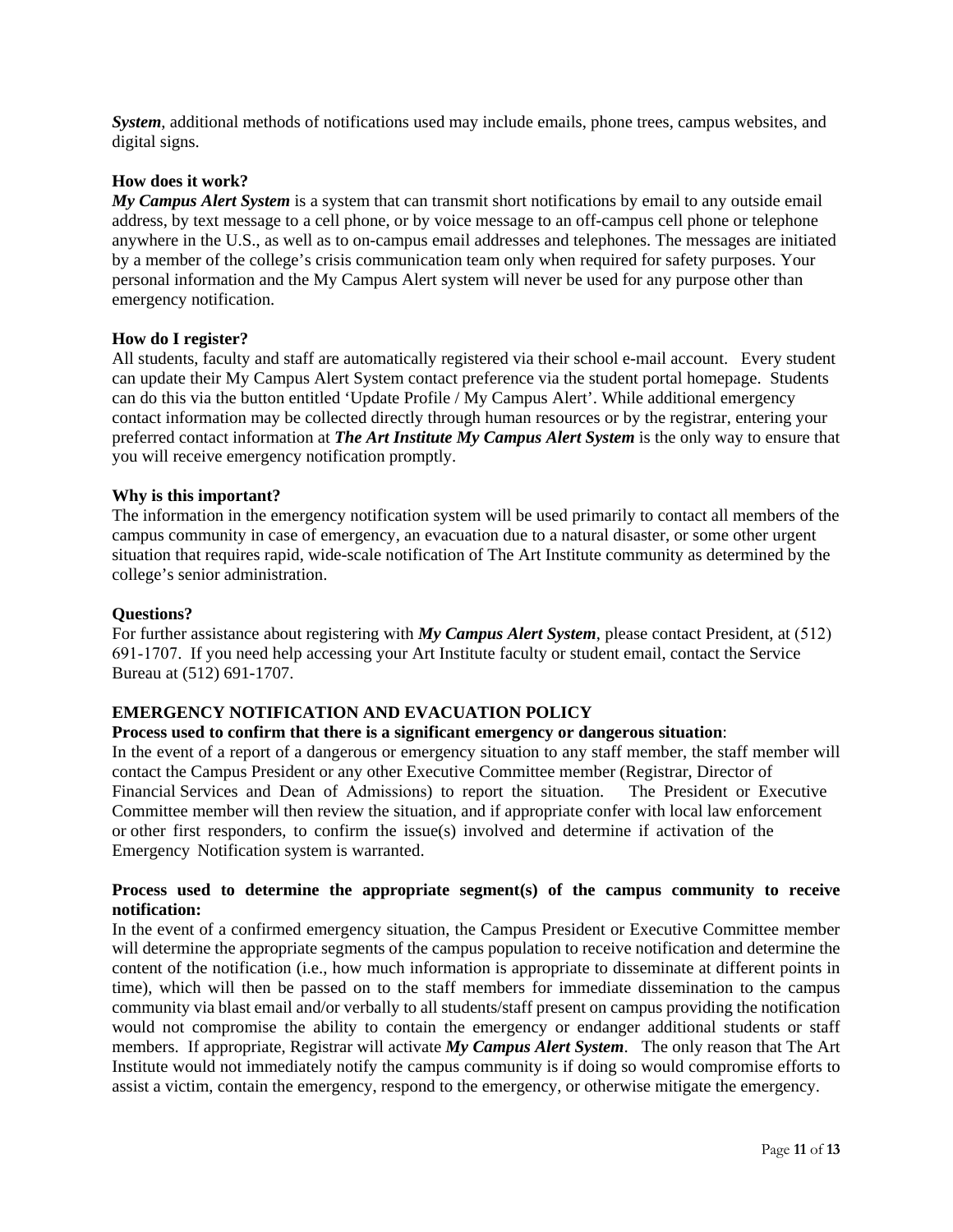**The following individuals are responsible for determining the validity of an emergency or dangerous situation and initiation of the Emergency Notification system in order of priority:** 

- 1. President
- 2. Dean of Admissions
- 3. Director of Financial Aid

#### **Procedure used to notify the campus:**

Upon the confirmation of a significant emergency or dangerous situation involving the immediate threat to the health or safety of student or staff occurring on the campus, The Art Institute will immediately notify the campus community, unless issuing a notification will compromise efforts to contain the emergency.

The Art Institute will utilize its Senior Staff and Executive Committee members to inform all students and employees on campus of the need to immediately evacuate the premises to a safe location. If the situation allows, Regional Dean of Student Life will also immediately activate the *My Campus Alert System* to send out a notification of the need to evacuate the campus to the designated contact information within the *My Campus Alert System*. Depending upon the nature of the emergency, the Campus President, another Executive Committee member or the senior staff member on campus will determine if the notification would compromise the ability to contain the emergency or endanger additional students or staff members.

The emergency response and evacuation procedures are publicized on an annual basis to all students and faculty through dissemination of this report via e-mail.

The campus emergency notification protocols and procedure are reviewed with each staff member at orientation and subsequently in staff and faculty meetings. Practice drills are conducted at least annually to assure effectiveness of the plan. A description of the practice drill exercise along with a record of the date, time and whether it was announced or unannounced is maintained by the Registrar.

#### **SAFETY TIPS**

Prevention is your best protection against crime. Here are some precautions you can take to assure greater security.

#### **At Home**

- Leave at least one light on, inside and out when you are away. If possible, use a timer to turn lights on and off.
- Keep your doors and windows locked, even if you are at home, and even if you leave for a few minutes.
- NEVER open the door without knowing who is there. Require the caller to identify himself or herself satisfactorily. Use chain bolt when checking ID. If a stranger asks to use a phone, DO NOT PERMIT HIM OR HER TO ENTER. Make the call for that person if you believe it is an actual emergency.
- Keep in touch with your neighbors. Watch each other's apartments and let each other know of anything suspicious.
- Don't give out personal information, such as your address. Report threatening or harassing calls to the police or Phone Company.

#### **When Walking**

- Plan the safest route to your destination and use it. Choose well-lighted busy pathways and streets, avoiding alleys, vacant lots, or construction sites. Take a longer way if it's safer.
- Know your neighborhood and the campus. Find out which buildings are open late (or early) and where you go to summon help if needed.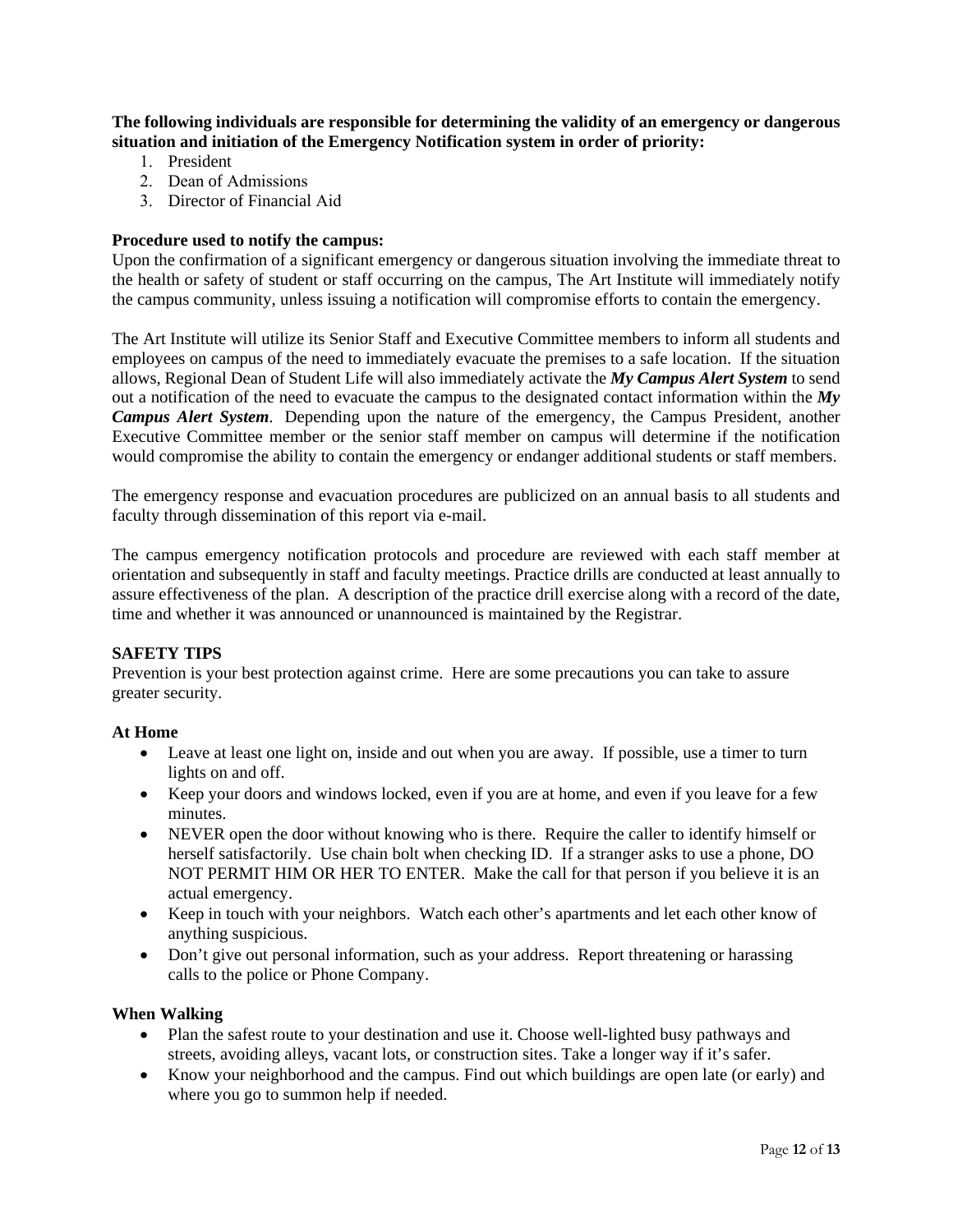- Carry your purse close to your body and keep a firm grip on it. Carry a wallet in an inside coat or side trouser pocket, not in the rear trouser pocket.
- Don't flaunt expensive jewelry, clothing, or "flash" cash.
- Have your car or house key in hand and ready as you approach you vehicle or home.
- Never hitchhike.

#### **While Traveling**

- Keep doors locked and windows rolled up, especially at stoplights. Always lock your car and take the keys. Keep valuables out of sight in the trunk. Park in areas that will be well-lit when you return. Check the back seat and the area around the car before getting in.
- Car Trouble: Raise the hood. Put on emergency flashers. Stay inside the car and lock the doors. Ask anyone who stops to help to call the police or the nearest service station for you.
- On public transportation, wait in well-lit areas near other people. If someone bothers you, move to a more populated area of the bus or train.

#### **Responding to an Attack**

In any situation, your goal is to get away with the least injury to yourself. If an attacker only wants your valuables, give them up. Valuables can be replaced; your life can't. Notify local policy immediately.

Learning to defend yourself is a good idea. However, don't overestimate your abilities. It may take lots of practice before you can use the techniques effectively.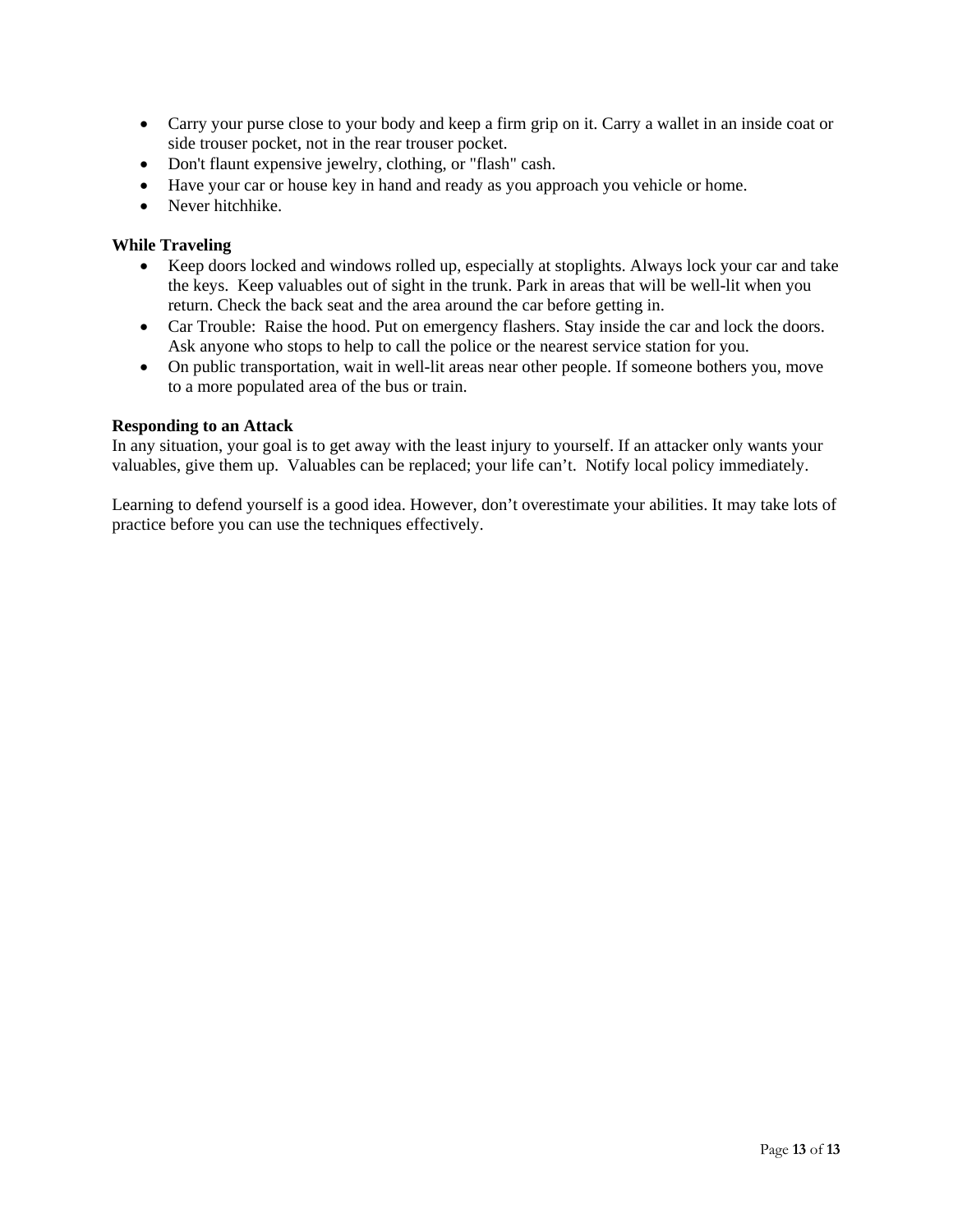## **The Art Institute of Austin**

# **101 W. Louis Henna Blvd, Suite 100, Austin, TX 78664**

| <b>Police Statistics (Check One):</b>                                                                                                                                                                                           |  |
|---------------------------------------------------------------------------------------------------------------------------------------------------------------------------------------------------------------------------------|--|
| Yes, local and/or state law enforcement statistics are included:                                                                                                                                                                |  |
| No, statistics provided by law enforcement were for an unreasonably contiguous area which would not accurately reflect crimes that occurred on<br>the Institutes' campus, public property, and non-campus buildings or property |  |
| No, local and/or state law enforcement agency did not comply with our request for statistics                                                                                                                                    |  |

| Name of Facility         | Address                                                                                     |  |
|--------------------------|---------------------------------------------------------------------------------------------|--|
|                          |                                                                                             |  |
| No Housing (check here): | X                                                                                           |  |
|                          |                                                                                             |  |
|                          | Non Campus Buildings/Property (including housing that is more than 1 mile from the campus): |  |
|                          | Address                                                                                     |  |
| Name of Facility         |                                                                                             |  |

\* Public property includes 921 Main Street in downtown Bastrop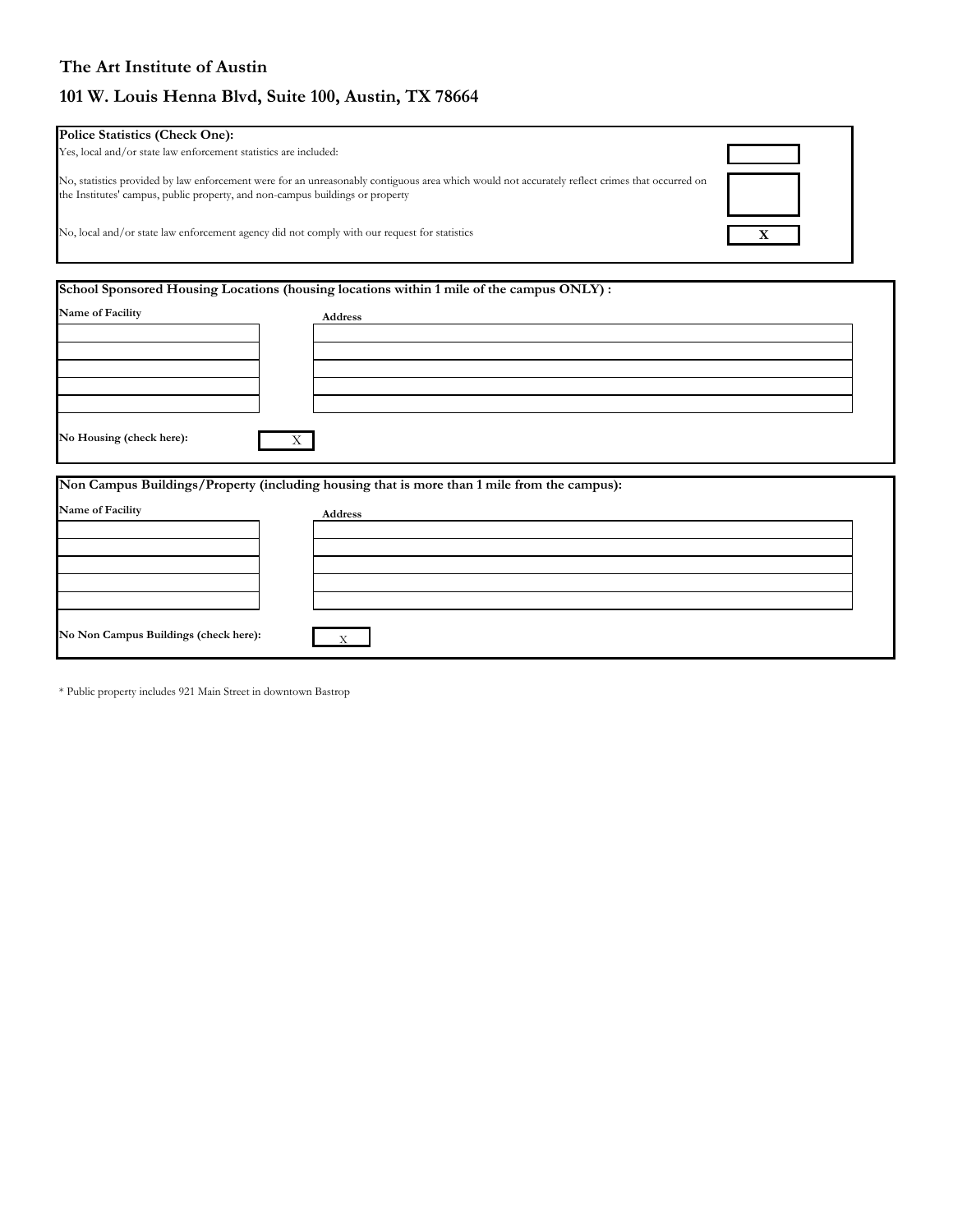#### **The Art Institute of Austin**

#### The following statistics show the total criminal offenses, hate crimes and arrests/referrals for campus disciplinary action that occurred on the Institute's campus, **non-campus buildings & property and public property.**

|                                     |                | Calendar Year |               |            |           |                |           |               |            |           |          |           |               |            |           |
|-------------------------------------|----------------|---------------|---------------|------------|-----------|----------------|-----------|---------------|------------|-----------|----------|-----------|---------------|------------|-----------|
|                                     |                |               | 2018          |            |           | 2019           |           |               |            |           | 2020     |           |               |            |           |
|                                     |                |               | Non-campus    |            |           |                |           | Non-campus    |            |           |          |           | Non-campus    |            |           |
| Criminal Offenses                   | O <sub>n</sub> | Sponsored     | buildings and | Public     | Unfounded | O <sub>n</sub> | Sponsored | buildings and | Public     | Unfounded | On       | Sponsored | buildings and | Public     | Unfounded |
|                                     | Campus         | Housing       | property      | Property** | Crimes    | Campus         | Housing   | property      | Property** | Crimes    | Campus   | Housing   | property      | Property** | Crimes    |
| Criminal Homicide                   |                |               |               |            |           |                |           |               |            |           |          |           |               |            |           |
| Murder & Non-negligent Manslaughter | $\theta$       | $\theta$      | $\theta$      | 0          | $\Omega$  | $\theta$       | $\Omega$  | $\theta$      | $\theta$   | $\Omega$  | $\theta$ | $\theta$  | $\theta$      | $\Omega$   | $\theta$  |
| Negligent Manslaughter              | $\theta$       | $\Omega$      | $\Omega$      | $\Omega$   | $\Omega$  | $\Omega$       | $\Omega$  | $\theta$      | 0.         | $\Omega$  | $\Omega$ | $\Omega$  | $\theta$      | $\Omega$   | $\Omega$  |
| Sex Offense                         |                |               |               |            |           |                |           |               |            |           |          |           |               |            |           |
| Rape                                | $\Omega$       | $\theta$      | $\theta$      | 0          | $\Omega$  | $\Omega$       | $\Omega$  | $\Omega$      | $\Omega$   | $\Omega$  | $\theta$ | $\Omega$  | $\Omega$      | $\Omega$   | $\theta$  |
| Fondling                            | $\Omega$       | $\theta$      | $\theta$      | $\Omega$   | $\Omega$  | $\Omega$       | $\Omega$  | $\theta$      | $\Omega$   | $\Omega$  | $\Omega$ | $\Omega$  | $\theta$      | $\Omega$   | $\theta$  |
| Incest                              | $\Omega$       | $\Omega$      | $\Omega$      | $\Omega$   | $\Omega$  | $\Omega$       | $\Omega$  | $\Omega$      | $\Omega$   | $\Omega$  | $\Omega$ | $\Omega$  | $\Omega$      | $\Omega$   | $\Omega$  |
| Statutory Rape                      | $\Omega$       | $\Omega$      | $\theta$      | $\Omega$   | $\Omega$  | $\Omega$       | $\Omega$  | $\Omega$      | 0.         | $\Omega$  | $\Omega$ | $\Omega$  | $\theta$      | $\Omega$   | $\theta$  |
| Robbery                             | $\theta$       | $\theta$      | $\theta$      | $\Omega$   | $\Omega$  | $\Omega$       | $\theta$  | $\theta$      | $\Omega$   | $\Omega$  | $\Omega$ | $\theta$  | $\theta$      | $\Omega$   | $\Omega$  |
| Aggravated Assault                  | $\Omega$       | $\Omega$      | $\Omega$      | 0          | $\Omega$  | $\Omega$       | $\Omega$  | $\theta$      | $\Omega$   | $\Omega$  | $\Omega$ | $\theta$  | $\theta$      | $\Omega$   | $\Omega$  |
| Burglary                            | $\theta$       | $\theta$      | $\Omega$      | $\Omega$   | $\Omega$  | $\Omega$       | $\Omega$  | $\Omega$      | $\Omega$   | $\Omega$  | $\Omega$ | $\Omega$  | $\theta$      | $\Omega$   | $\Omega$  |
| Motor Vehicle Theft                 | $\Omega$       | $\theta$      | $\theta$      | $\Omega$   | $\Omega$  | 0              | $\Omega$  | $\Omega$      | 0          | $\Omega$  | $\Omega$ | $\Omega$  | $\Omega$      | $\Omega$   | $\Omega$  |
| Arson                               | $\Omega$       | $\theta$      | $\theta$      | $\Omega$   | $\Omega$  | $\Omega$       | $\Omega$  | $\Omega$      | 0          | $\Omega$  | $\Omega$ | $\Omega$  | $\Omega$      | $\Omega$   | $\theta$  |
| Totals                              | $\theta$       | $\theta$      | $\Omega$      | 0          | 0         | $\Omega$       |           | $\Omega$      | 0          |           | $\Omega$ | $\Omega$  | $\Omega$      | 0          | $\theta$  |

The crimes listed above plus any other crimes involving bodily injury reported to local police agencies or to a campus security authority, that manifest evidence that the victim was intentionally selected<br>because of the vi

#### *Should a hate crime be reported, it will be identified by hate crime category (race, gender, religion, etc.).*

|                                      |          |           |               |            |            |          |           | Calendar Year |            |           |          |           |               |            |           |      |          |                    |          |                 |            |
|--------------------------------------|----------|-----------|---------------|------------|------------|----------|-----------|---------------|------------|-----------|----------|-----------|---------------|------------|-----------|------|----------|--------------------|----------|-----------------|------------|
|                                      |          |           | 2018          |            |            |          |           | 2019          |            |           |          |           | 2020          |            |           |      |          |                    |          |                 |            |
|                                      |          |           | Non-campus    |            |            |          |           | Non-campus    |            |           |          |           | Non-campus    |            |           |      |          |                    |          |                 |            |
| Hate Crimes                          | On       | Sponsored | buildings and | Public     | Unfounded  | On       | Sponsored | buildings and | Public     | Unfounded | On       | Sponsored | buildings and | Public     | Unfounded |      |          | Sexual             |          | Gender National |            |
|                                      | Campus   | Housing   | property      | Property** | Crimes     | Campus   | Housing   | property      | Property** | Crimes    | Campus   | Housing   | property      | Property** | Crimes    | Race | Religion | Orientation Gender | Identity | Origin          | Disability |
| Criminal Homicide                    |          |           |               |            |            |          |           |               |            |           |          |           |               |            |           |      |          |                    |          |                 |            |
| Murder & Non-negligent Manslaughter  | $\theta$ |           | $\Omega$      |            | $\Omega$   | $\Omega$ |           |               | $\Omega$   |           |          | $\Omega$  | $\Omega$      | $\Omega$   |           |      |          |                    |          |                 |            |
| Negligent Manslaughter               | $\theta$ |           | $\Omega$      |            | £0         | $\Omega$ |           |               | $\Omega$   |           |          | $\Omega$  | $\Omega$      | $\Omega$   |           |      |          |                    |          |                 |            |
| Sex Offense                          |          |           |               |            |            |          |           |               |            |           |          |           |               |            |           |      |          |                    |          |                 |            |
| Ratpe                                | $\theta$ |           | $\Omega$      |            | $\Omega$   | $\theta$ | $\Omega$  |               | $\Omega$   |           | $\Omega$ | $\Omega$  |               | $\Omega$   |           |      |          |                    |          |                 |            |
| Fondling                             | $\theta$ |           | $\Omega$      |            | £0         | $\Omega$ |           |               | $\Omega$   |           |          | $\Omega$  |               | $\Omega$   |           |      |          |                    |          |                 |            |
| Incest                               | $\theta$ |           | $\Omega$      |            | $\Omega$   | $\Omega$ | $\Omega$  | $\Omega$      | $\Omega$   |           |          | $\Omega$  | $\Omega$      | $\Omega$   | $\Omega$  |      |          |                    |          |                 |            |
| Statutory Rape                       | $\theta$ |           | $\Omega$      |            | $\Omega$   | $\Omega$ |           |               | $\Omega$   |           |          | $\Omega$  |               | $\Omega$   |           |      |          |                    |          |                 |            |
| Robbery                              | $\theta$ |           | $\Omega$      |            | £0         | $\Omega$ |           |               | $\Omega$   |           |          | $\Omega$  |               | $\sqrt{2}$ |           |      |          |                    |          |                 |            |
| Aggravated Assault                   | $\theta$ |           | $\Omega$      |            | £0         | $\Omega$ |           |               | $\Omega$   |           |          | $\Omega$  |               | $\sqrt{ }$ |           |      |          |                    |          |                 |            |
| Burglary                             | $\theta$ |           | $\Omega$      |            | £0         | $\Omega$ |           |               | $\Omega$   |           |          | $\Omega$  |               | $\Omega$   |           |      |          |                    |          |                 |            |
| Motor Vehicle Theft                  | $\theta$ |           | $\Omega$      |            | Ð          | $\Omega$ |           |               | $\Omega$   |           |          | $\Omega$  |               | $\sqrt{2}$ |           |      |          |                    |          |                 |            |
| Arson                                | $\theta$ |           | $\Omega$      |            | O          | $\Omega$ |           |               | $\Omega$   |           |          | $\Omega$  |               | $\Omega$   |           |      |          |                    |          |                 |            |
| Simple Assault                       | $\theta$ |           | $\Omega$      |            | $\Omega$   | $\Omega$ |           | n             | $\Omega$   |           |          | $\Omega$  | $\Omega$      | $\Omega$   | $\Omega$  |      |          |                    |          |                 |            |
| Larceny-Theft                        | $\theta$ |           | $\Omega$      |            | O          | $\Omega$ |           |               | $\Omega$   |           |          | $\Omega$  |               | $\Omega$   |           |      |          |                    |          |                 |            |
| Intimidation                         | $\theta$ |           | $\Omega$      |            | £0         | $\Omega$ |           |               | $\Omega$   |           |          | $\Omega$  |               | $\Omega$   |           |      |          |                    |          |                 |            |
| Destruction, Damage, Or Vandalism of |          |           |               |            |            |          |           |               |            |           |          |           |               |            |           |      |          |                    |          |                 |            |
| Property                             | $\theta$ |           | $\theta$      | $\Omega$   | $\Omega$   | $\theta$ | $\Omega$  | $\Omega$      | $\Omega$   | $\Omega$  | $\Omega$ | $\Omega$  | $\Omega$      | $\Omega$   | $\Omega$  |      |          |                    |          |                 |            |
| Totals                               | $\theta$ |           | 0             |            | $\sqrt{ }$ | $\theta$ |           |               | $\Omega$   |           |          | $\Omega$  |               | $\Omega$   |           |      |          |                    |          |                 |            |

Ethnicity

#### **Arrests/Persons Referred for Campus Disciplinary Action**

|                                    |                | Calendar Year |               |            |           |        |           |               |            |           |          |            |               |            |           |
|------------------------------------|----------------|---------------|---------------|------------|-----------|--------|-----------|---------------|------------|-----------|----------|------------|---------------|------------|-----------|
|                                    |                |               | 2018          |            |           | 2019   |           |               |            |           | 2020     |            |               |            |           |
|                                    | Non-campus     |               |               |            |           |        |           | Non-campus    |            |           |          |            | Non-campus    |            |           |
|                                    | O <sub>n</sub> | Sponsored     | buildings and | Public     | Unfounded | On     | Sponsored | buildings and | Public     | Unfounded | On       | Sponsored  | buildings and | Public     | Unfounded |
|                                    | Campus         | Housing       | property      | Property** | Crimes    | Campus | Housing   | property      | Property** | Crimes    | Campus   | Housing    | property      | Property** | Crimes    |
| Arrests                            |                |               |               |            |           |        |           |               |            |           |          |            |               |            |           |
| Weapons: carrying, possessing, etc |                | $\Omega$      |               | $\Omega$   | $\Omega$  |        |           |               | 0          |           |          | $\Omega$   |               | $\Omega$   |           |
| Drug Abuse Violations:             | Ð              |               |               | $\theta$   | $\Omega$  |        |           |               | 0          |           |          | $\Omega$   |               | $\Omega$   |           |
| Liquor law violations              | 0              | $\theta$      |               | $\theta$   | $\Omega$  |        |           |               | $\Omega$   | $\theta$  |          | $\Omega$   |               | $\Omega$   |           |
| Disciplinary Actions               |                |               |               |            |           |        |           |               |            |           |          |            |               |            |           |
| Weapons: carrying, possessing, etc |                | $\Omega$      |               | 0          |           |        |           |               | 0          |           | n        | $\Omega$   |               | $\Omega$   |           |
| Drug Abuse Violations:             | $\Omega$       | $\theta$      |               | $\Omega$   | $\Omega$  |        |           |               | $\Omega$   | $\Omega$  |          | $\Omega$   |               | $\Omega$   |           |
| Liquor law violations              | ю              | $\theta$      |               | $\theta$   | $\Omega$  |        |           |               | $\Omega$   | $\Omega$  | $\cdots$ | $\Omega$   |               | $\Omega$   |           |
| Totals                             |                |               |               | $\Omega$   |           |        |           |               |            |           |          | $^{\circ}$ |               |            |           |

#### The following statistics show the total incidents of Sexual Violence

|                   |                | Calendar Year |               |            |           |          |           |               |            |           |        |           |               |            |           |  |
|-------------------|----------------|---------------|---------------|------------|-----------|----------|-----------|---------------|------------|-----------|--------|-----------|---------------|------------|-----------|--|
|                   | 2018           |               |               |            |           | 2019     |           |               |            |           | 2020   |           |               |            |           |  |
|                   |                |               | Non-campus    |            |           |          |           | Non-campus    |            |           |        |           | Non-campus    |            |           |  |
| Criminal Offenses | O <sub>n</sub> | Sponsored     | buildings and | Public     | Unfounded | On       | Sponsored | buildings and | Public     | Unfounded | On     | Sponsored | buildings and | Public     | Unfounded |  |
|                   | Campus         | Housing       | property      | Property** | Crimes    | Campus   | Housing   | property      | Property** | Crimes    | Campus | Housing   | property      | Property** | Crimes    |  |
| Domestic Violence |                |               |               | 0.         | 0         |          | 0         | ٠             |            |           |        |           |               |            |           |  |
| Dating Violence   |                |               |               | 0.         | 0         |          | 0         |               |            |           |        |           |               |            |           |  |
| Stalking          |                |               |               |            | 0         | $\Omega$ | 0         |               |            |           |        |           |               |            |           |  |
| Totals            |                |               |               |            | 0         | $\theta$ | 0         |               |            | Ω.        |        |           |               |            |           |  |